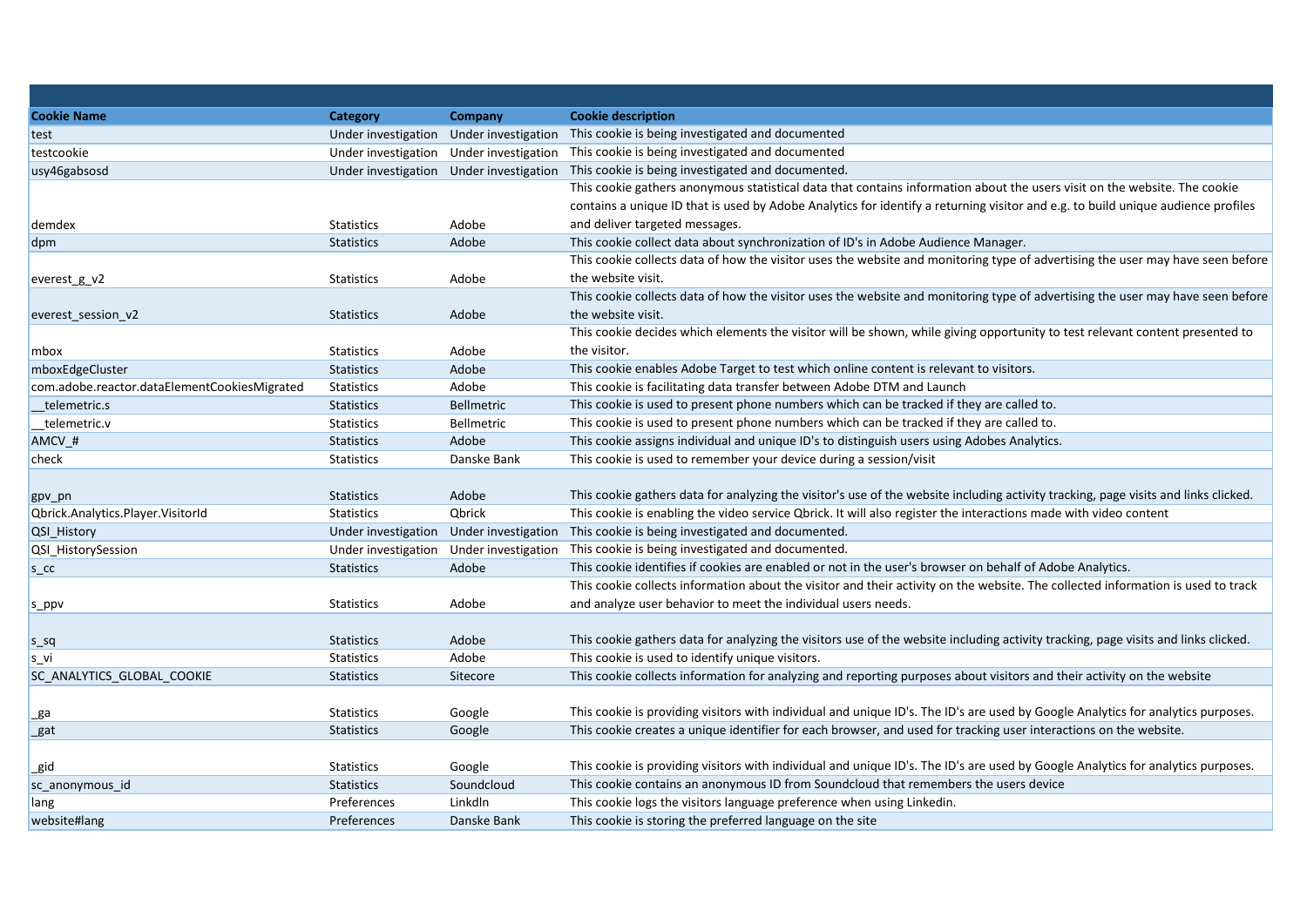| gwtCookieCheck     | Necessary | <b>Nets</b>    | This cookie is used to check if the visitors browser supports cookies.                                                           |
|--------------------|-----------|----------------|----------------------------------------------------------------------------------------------------------------------------------|
| ADRUM AGENT INFO   | Necessary | Appdynamics    | This cookie is used for technical monitoring and is not used for any analytical or marketing purposes.                           |
| ARRAffinity        | Necessary | Microsoft      | This cookie is used to effectively balance load on servers using the Azure platform                                              |
| ASP.NET SessionId  | Necessary | Microsoft      | This cookie is using the ASP. Net Application for storage of the session data that is gathered during the website visit.         |
| AWSALB             | Necessary | Amazon         | This cookie makes the user experience better by assigning server traffic using Amazons Web Service hosting setup.                |
| AWSELB             | Necessary | Amazon         | This cookie makes the user experience better by assigning server traffic using Amazons Web Service hosting setup.                |
| CookieConsent      | Necessary | Danske Bank    | This cookie is storing the level of cookie consent per domain                                                                    |
| cookietest         | Necessary | Danske Bank    | This cookie is used to determine if the visitor has provided consent to cookies                                                  |
| <b>JSESSIONID</b>  | Necessary | Microsoft      | This cookie tracks when a session has begun, and places a session ID into the cookie.                                            |
|                    |           |                | This cookie secures data consistency across web applications by letting the visitor receive website content form from one out    |
| $NSC_{#}$          | Necessary | Citrix Systems | of multiple servers as the visitor browse the website (load balancer)                                                            |
|                    |           |                | This cookie is used for functionality purposes to store whether af page is shown in full screen mode using the Microsoft         |
| WSS FullScreenMode | Necessary | Microsoft      | SharePoint Platform.                                                                                                             |
| ADRUM              | Necessary | Appdynamics    | This cookie is used for technical monitoring and is not used for any analytical or marketing purposes.                           |
| ADRUM_BT1          | Necessary | Appdynamics    | This cookie is used for technical monitoring and is not used for any analytical or marketing purposes.                           |
| <b>ADRUM BTa</b>   | Necessary | Appdynamics    | This cookie is used for technical monitoring and is not used for any analytical or marketing purposes.                           |
| ADRUM BTs          | Necessary | Appdynamics    | This cookie is used for technical monitoring and is not used for any analytical or marketing purposes.                           |
| ADRUM CLIENTINFO   | Necessary | Appdynamics    | This cookie is used for technical monitoring and is not used for any analytical or marketing purposes.                           |
|                    |           |                | This cookie is used for analytics purposes and also provide various advertising services which also includes real-time offers    |
| _fbp               | Marketing | Facebook       | from different third party advertisers.                                                                                          |
|                    |           |                |                                                                                                                                  |
|                    |           |                |                                                                                                                                  |
| _gcl_au            | Marketing | Google         | This cookie is used by Google AdSense for experimenting with advertisement efficiency across websites using their services.      |
|                    |           |                | This cookie collects information on visitor behaviour on multiple websites. This information is used on the website, in order to |
| AA003              | Marketing | Facebook       | optimize the relevance of advertisement.                                                                                         |
| <b>ATN</b>         | Marketing | Facebook       | This cookie is used for targeting ads based on behavioral profiling and geographical location.                                   |
| bcookie            | Marketing | LinkedIn       | This cookie is set by a panel and invites visitors to follow Danske Bank on LinkedIn using LinkedIn platform.                    |
|                    |           |                | This cookie is used for enabling LinkedIn advertising to users (not personally identifiable), using the LinkedIn social network  |
| <b>BizoID</b>      | Marketing | LinkedIn       | platform.                                                                                                                        |
| bscookie           | Marketing | Linkedin       | This cookie is set by a panel and invites visitors to follow Danske Bank on LinkedIn using LinkedIn platform.                    |
| $\mathsf{C}$       | Marketing | Adform         | This cookie is set by Adform, and identifies if visitors browser accepts cookies.                                                |
|                    |           |                |                                                                                                                                  |
|                    |           |                | This cookie is used for advertising purposes by improving advertising for the website visitors. Advertising is improved by       |
| cid                | Marketing | Google         | redirecting more relevant advertisements to the website visitor. It also contributes to improve campaign performance reports.    |
| fr                 | Marketing | Facebook       | This cookie is providing Facebook advertisement products using Facebook.                                                         |
|                    |           |                | This cookie contains a unique identifier which gives permission for GPS location tracking for each mobile device that visit the  |
| <b>GPS</b>         | Marketing | Google         | website.                                                                                                                         |
|                    |           |                | This cookie contains a unique code to determine which advertisements have been shown on a device, on behalf of Google Inc.       |
| <b>IDE</b>         | Marketing | Google         | It allows monitoring of the effectiveness of the ads in order to make the ads more relevant to the user.                         |
| lidc               | Marketing | LinkedIn       | This cookie is placed by the Linked n share buttons and ad tags.                                                                 |
| <b>NID</b>         | Marketing | Google         | This cookie registers a unique ID that identifies a returning user's device. The ID is used for targeted ads.                    |